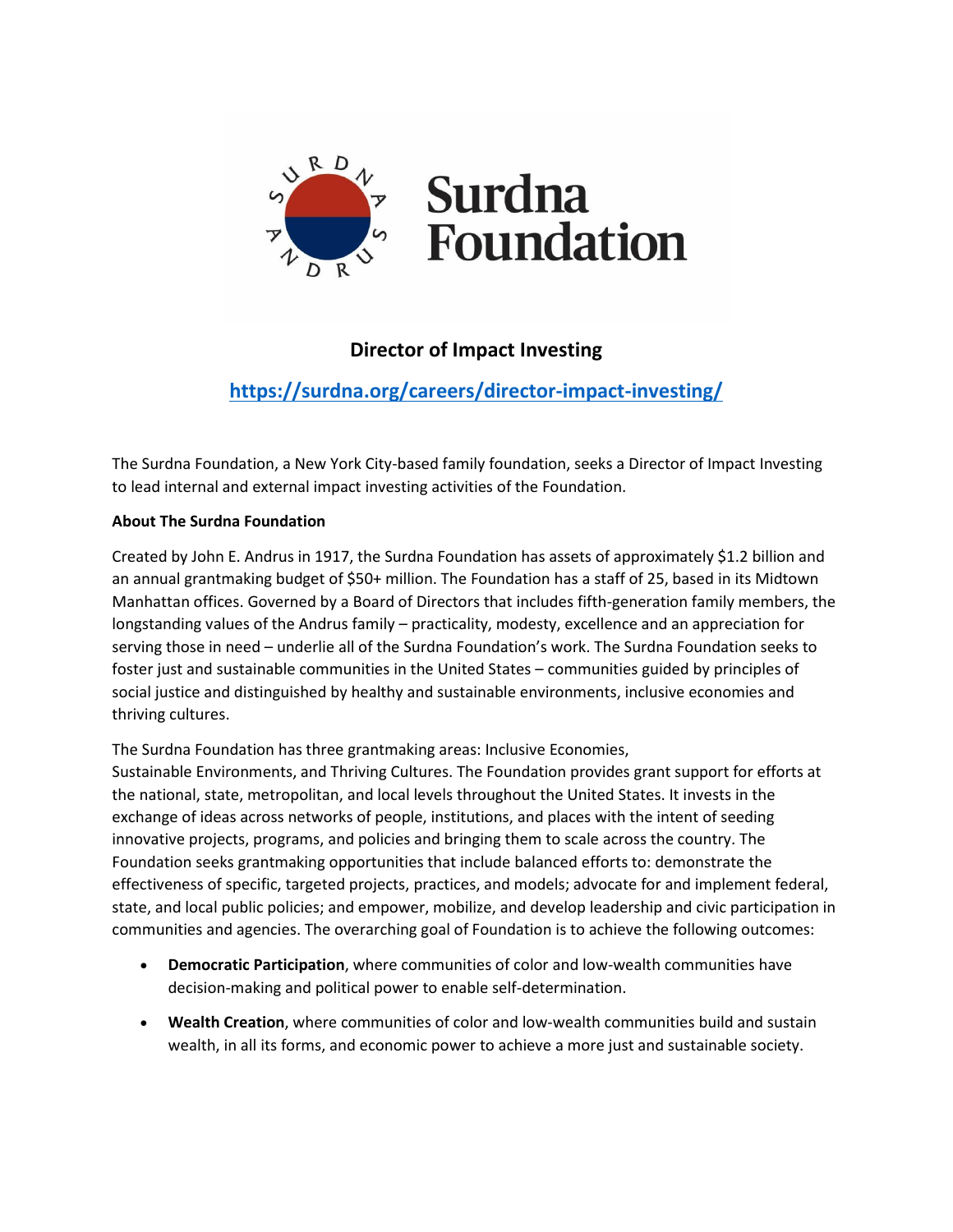• **Increased Accountability,** where communities of color and low-wealth communities have the power to hold policymakers and institutions accountable to ensure all community benefits are shared equitably.

In 2016 the Surdna Foundation Board of Directors approved a \$100 million allocation for impact investing. The goal of the impact investing portfolio is to achieve the Foundation's mission and institutional outcomes while at the same time seeking to influence broader capital markets. The portfolio leverages both program-related investments (PRIs) and mission-related investments (MRIs). These tools are implemented in the following way:

- **Program-related investments:** The purpose of Surdna's PRI portfolio is to invest in new ideas and models which advance the Foundation's institutional outcomes and generate financial returns. By taking the initial risk to prove the risk-reward paradigm, Surdna is seeking to help these investments attract capital beyond philanthropy from more traditional investors, thus catalyzing scale and enabling lasting change. As a result, the Foundation invests in first-time fund managers, new investment ideas, companies, and investment structures.
- **Mission-related investments:** The purpose of the MRI portfolio is to make investments that are aligned with Surdna's mission, vision, and values, while seeking benchmark-competitive returns. As a result, we make investments that offer potential compensation for the risks being taken. The MRI portfolio consists primarily of fund managers who have a well-established track record.

Over time, the Foundation's goal is to have our successful PRIs become part of the MRI portfolio, and its successful MRIs become part of its endowment. As Surdna's impact investments meet the criteria to become part of its endowment, this can also influence other investors to make impact investments.

## **Position Summary**

The Director of Impact Investing will manage, refine, and enhance an existing Program-Related Investments (PRI) and Mission-Related Investments (MRI) portfolio and will continue to refine the strategies to amplify and advance the Foundation's institutional outcomes and social change ambitions. The Director will increase Surdna's finance and investment capacity, thereby enabling the Foundation to manage its financial resources in a way that speaks to the mission and the underlying issues it addresses.

The Director will report to the Vice President of Finance and Administration and work closely with the President of the Surdna Foundation and Investment Committee of the Board of Directors. The Director will be expected to collaborate with a peer group of Program Directors and impact investing teams at peer institutions.

#### **Primary Job Responsibilities**

The Director of Impact Investing will be expected to:

- Manage and refine investment strategy
- Refine investment criteria for MRIs and PRIs
- Manage and refine investment policy relating to strategic mission-investment goals with support from the Foundation's investment consultant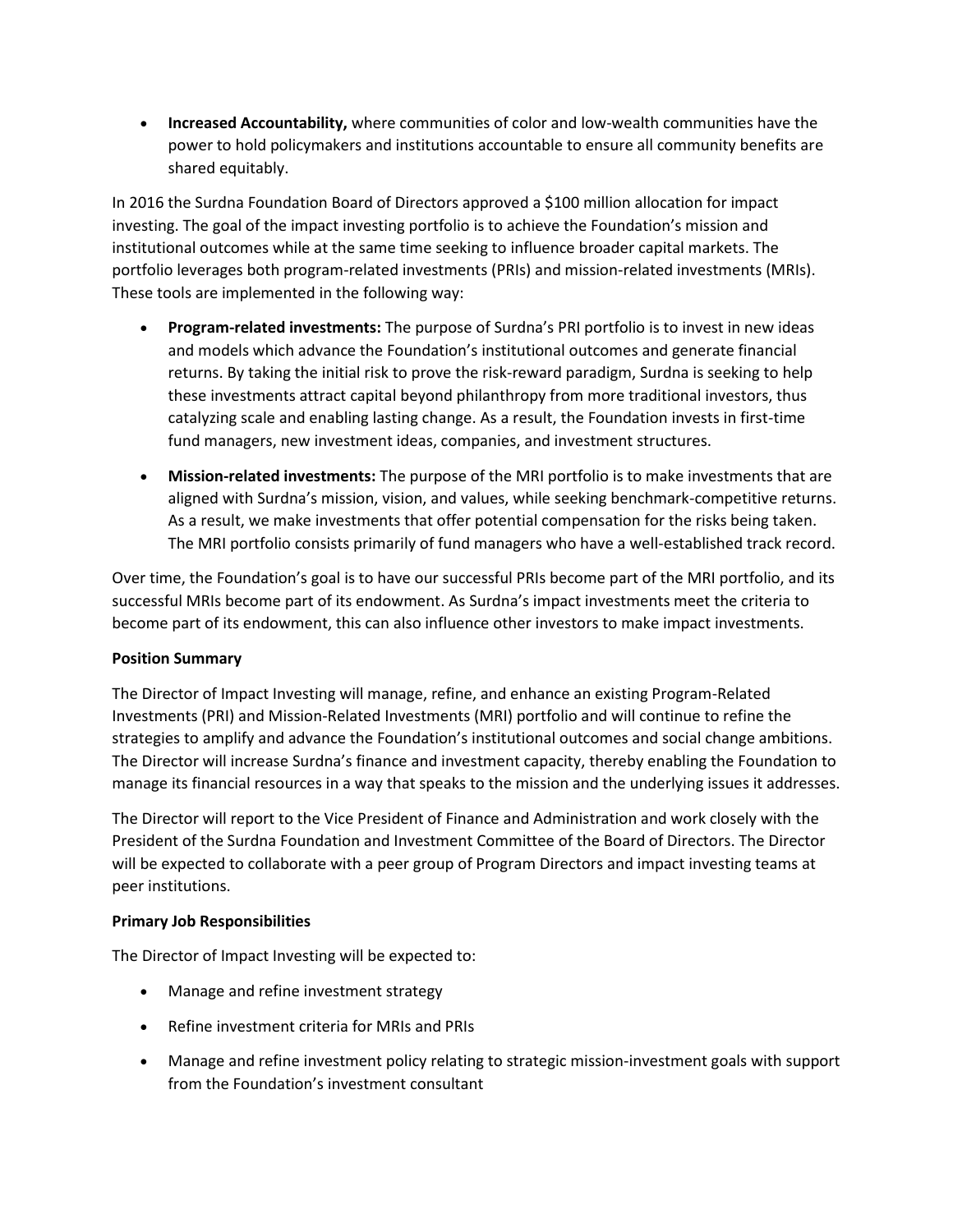- Make investment recommendations to the Board's Investment Committee
- Identify and track mission and financial metrics for performance assessment
- Create a feedback loop for learning and insight for the staff and Board
- Support and staff the Investment Committee on a range of impact investments and activities
- Manage and steward relationships with key external consultants to identify and monitor impact investments
- Manage and steward relationships with key external stakeholders such as co-investors, foundations, grantees, and investees to build the field
- Manage an impact investing field-building grant portfolio
- Collaborate with co-investors and investees to amplify and leverage positive outcomes from the mission-investment portfolio
- Work with Surdna's Director of Communications & Engagement to share learning with an external audience

#### **Ideal Experience and Personal Qualities**

The Director of Impact Investing will have the following experience and qualities:

- Passionate about leveraging investment capital to enable positive social change
- Minimum of five years of experience in investment management, investment consulting, or asset management
- Advanced degree in a field related to the strategies of the Foundation (preferred)
- Track record executing on investment strategies in a variety of markets
- Experience being accountable to investment decisions and putting capital at risk
- Passion for and demonstrated commitment to Surdna's core mission and values
- Experience in or understanding of philanthropy and philanthropic organizations
- Outstanding written and oral communications skills
- Demonstrable track record as an energetic, flexible, self-starting team player
- Direct, honest, and respectful approach to problem solving, with the ability to foster collaboration and contribute to a strong sense of community among staff, board, and external partners

#### **Compensation & Benefits**

This position has a minimum starting salary of \$185,000.00 in accordance with our established pay band structure. As a full-time position, total compensation includes an excellent comprehensive employee benefits package including paid health, dental, vision, transit, and retirement plans.